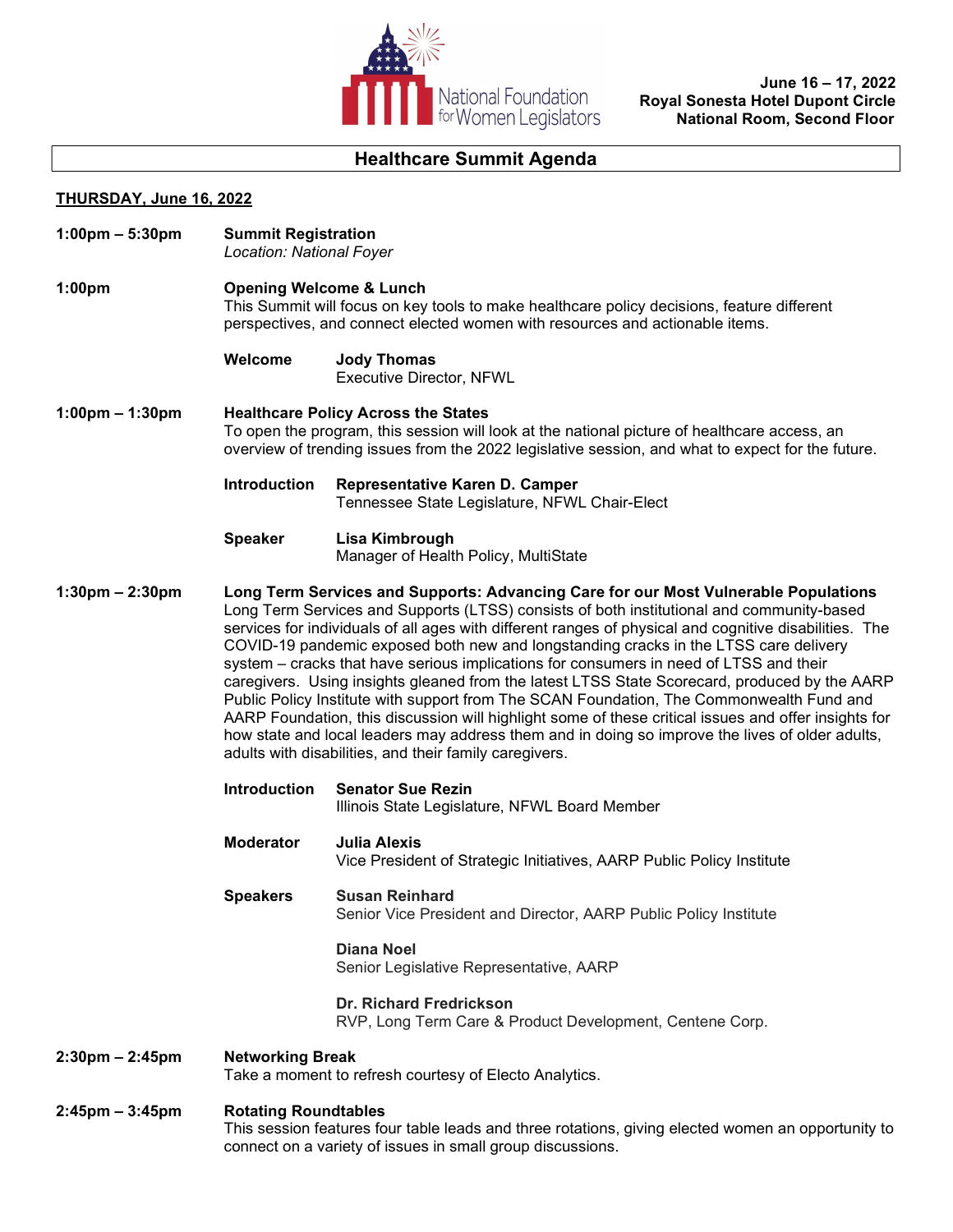| <b>Introduction</b> | <b>Representative Lisa Subeck</b>       |  |
|---------------------|-----------------------------------------|--|
|                     | Wisconsin State Legislature, NFWL Board |  |

#### Table Leads:

- 1. Healthcare Worker Shortage This table features workforce solutions provider Adtalem on how they partner with organizations to proactively address workforce needs, and how elected women can help their constituents access resources to enter the healthcare workforce.
	- o Table Host: Pamela Murphy, VP, Global Government Relations & Sustainability | President & Director, Adtalem Foundation
- 2. Aging & Caregiving Expanding on our deep dive in caregiving, this table provides elected women access to key resources to help their constituent caregivers, especially those dealing with Alzheimer's.
	- o Table Host: Jennifer Rosen, Senior Director of State Affairs, Alzheimer's Association
- 3. Health Cost Sharing Options This table will look at one option for addressing healthcare costs via cost sharing in a cost-effective, accountable, and faith-based framework to help those facing a health crisis, as well the concerns and related policy considerations.
	- o Table Host: Darcie Johnston, Deputy Director, Alliance of Healthcare Sharing Ministries
- 4. Cannabis Access for Veterans To ensure the needs of ALL Veterans are met, including access to the best quality healthcare and all options available, this table will look at how access to cannabis treatments may be key to better quality of life for veterans.
	- o Table Host: Cherissa Jackson, Chief Medical Executive, AmVets

#### 3:45pm – 4:30pm Eliminating Health Disparities

When everyone works together to better understand the unique concerns that contribute to persistent health gaps for minority groups, there is an opportunity for change. How can elected women address this issue for their constituents?

#### Introduction Representative Sandra Scott Georgia State Legislature, NFWL Board

## Speaker Mario Anglada

 Founder & Chief Executive Officer Hoy Health

#### 5:45pm Meet in Lobby for Group Departure

Make the most of our trip across town and get to know your seatmate along the way.

#### 6:30pm – 9:00pm Evening on Capitol Hill

Enjoy an evening at one of Washington's iconic Capitol Hill restaurants known for its draw as a favorite lunch and dinner spot for DC power brokers. Hosted by Centene Corp. in partnership with the National Hispanic Medical Association (NHMA), we will celebrate the important work being done by elected women at all levels of government to improve healthcare delivery. Following dinner, guests will have the option to return directly to the hotel or enjoy a scenic drive to view some of the area's most famous monuments and sites as evening falls on the city.

#### Speaker Elena V. Rios, MD, MSPH, MACP

President & CEO, National Hispanic Medical Association President, National Hispanic Health Foundation

#### 9:30pm – 11:00pm Late Night at the Royal Sonesta

Take in the sights and return back to the hotel for more drinks and networking fun.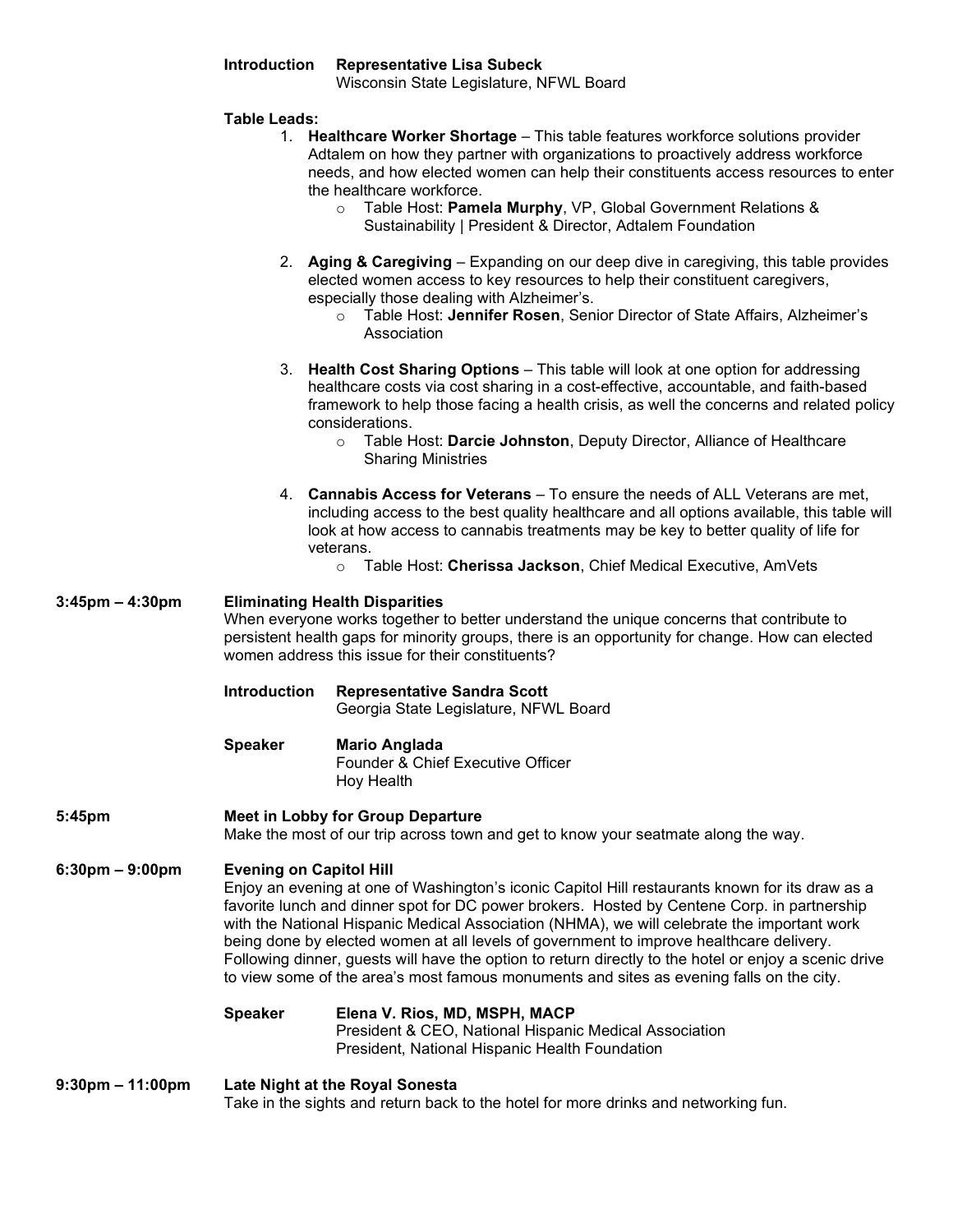#### 8:30am – 9:00am Networking Breakfast

#### 9:00am – 9:45am Share the Savings

This session will discuss the robust negotiations between biopharmaceutical companies and insurers often result in significant rebates and discounts, yet unlike care received at an in-network hospital or physician's office, negotiated discounts for medicines are not shared with patients with high deductibles or coinsurance. We will hear from industry experts who will detail how providing access to discounted prices at the point-of-sale could dramatically lower patients' out-of-pocket costs.

| <b>Introduction</b> | Representative Rena Moran<br>Minnesota State Legislature, NFWL Board               |
|---------------------|------------------------------------------------------------------------------------|
| <b>Speakers</b>     | <b>Sharon Lamberton</b><br>Deputy Vice President, State Government Advocacy, PhRMA |

#### Erin M. Callahan

Director, Campaign Communications, Diabetes Patient Advocacy Coalition

#### 9:45am – 10:30am Chronic Conditions – Spotlight on Obesity

Drawing on the strengths of the collaborative, Strategies to Overcome and Prevent Obesity (STOP) Alliance conducts research and develops practical strategies and tools for the assessment and treatment of obesity. These include a standard of care for obesity, a Weight Can't Wait Guide for obesity treatment in primary care, coverage of obesity in state employee health plans, and elements of a comprehensive obesity benefit. This session will look at actionable strategies legislators can use to make an impact on obesity as a chronic condition in their states.

## Introduction Representative Rebecca Dow

New Mexico State Legislature, NFWL Board

#### Speaker William H Dietz MD, PhD Director of the STOP Obesity Alliance and Chair of the Sumner M. Redstone Global Center for Prevention and Wellness, Milken Institute School of Public Health, George Washington University

#### 10:30am – 10:45am Networking Break

#### 10:45am – 11:30am Breaking Down Barriers to Mental Health Access

Serious mental illness is the  $2<sup>nd</sup>$  leading cause of disability in the United States. 1 in 6 adults will experience major depressive disorder and approximately 1 in 5 mothers experience symptoms of postpartum depression each year. Serious mental illness imposes a heavy burden on individuals, families and our healthcare system; this burden has a disproportionate impact on women, communities of color and veterans. Our discussion will highlight challenges patients face as they navigate access to care and underscore the need for innovation in treatment and care for serious mental illness. This session will address policy solutions elected leaders can take to ensure equitable access to mental health treatment for all.

Introduction Representative Jamie Belsito Massachusetts State Legislature

#### Speaker: Mary Giliberti, J.D. Chief Public Policy Officer, Mental Health America